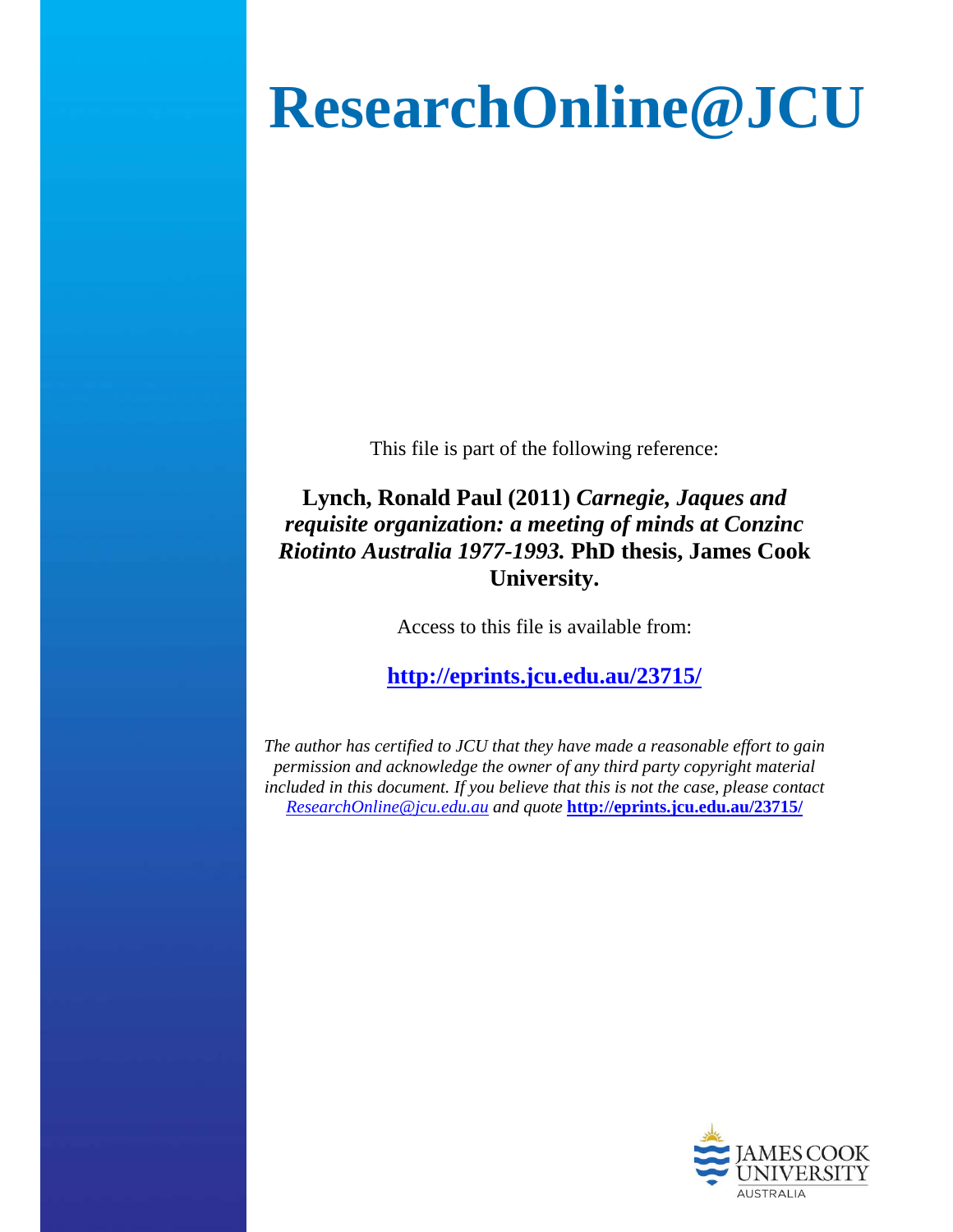**Title Page**

*Carnegie, Jaques and Requisite Organisation: A meeting of minds at Conzinc Riotinto Australia 1977 - 1993* 

**Organisational Change Management in the Australian Mining Industry**

Thesis submitted by

Ronald Paul Lynch MBA (UNE)

November 2011

For the Degree of Doctor of Philosophy in the School of Business James Cook University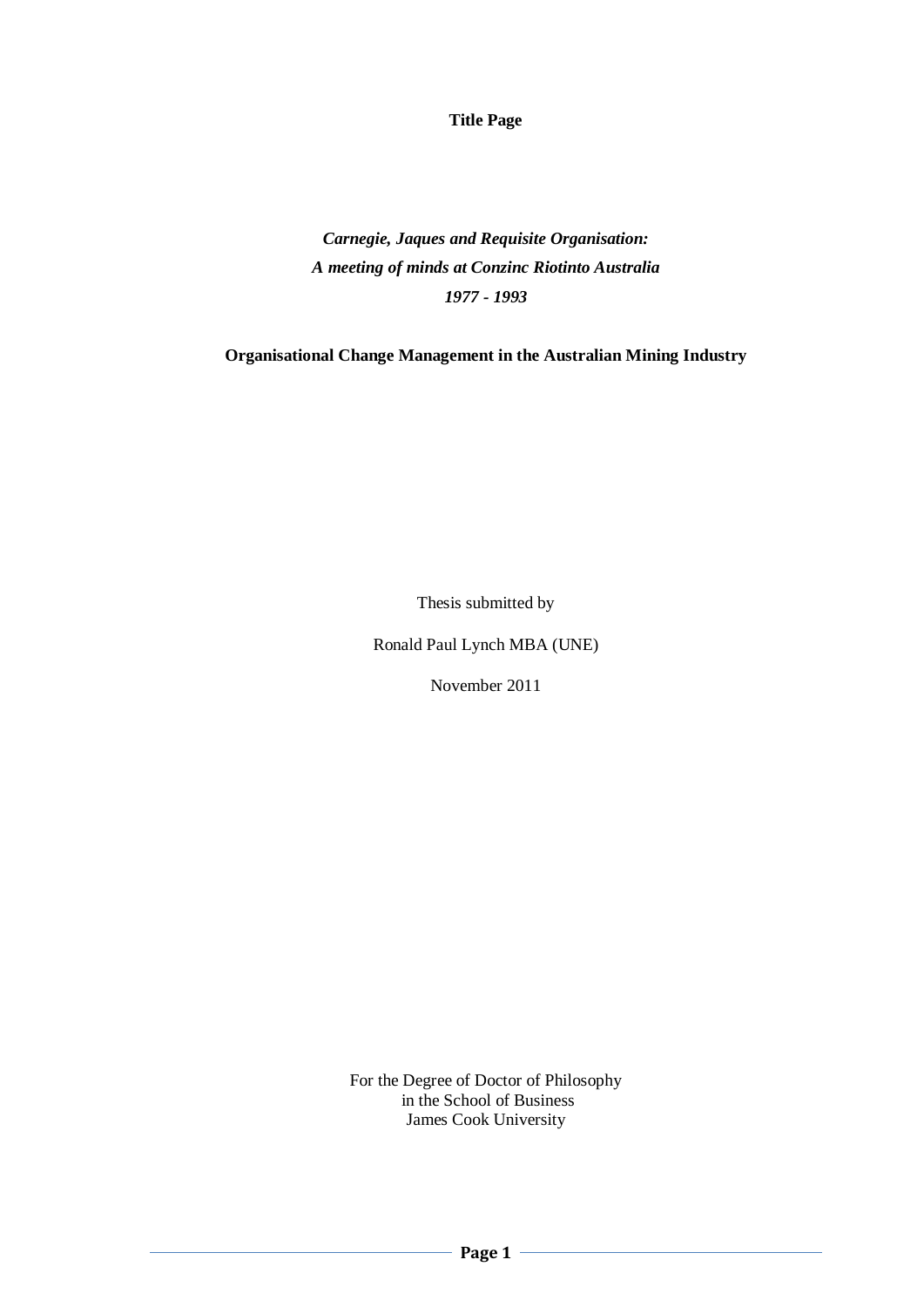## **Order and Format of Contents**

| $\mathbf{i}$    | Title page                                   | Page 1   |
|-----------------|----------------------------------------------|----------|
| $\ddot{\rm ii}$ | <b>Statement of Access</b>                   | Page 3   |
| iii             | <b>Extended Abstract</b>                     | Page 4   |
| iv              | Acknowledgements                             | Page 9   |
| $\mathbf{V}$    | <b>Statement of Prior Comalco Employment</b> | Page 10  |
| vi              | Table of Contents                            | Page 11  |
| vii             | List of Illustrations and Diagrams           | Page 14  |
| viii            | List of Tables                               | Page 16  |
| ix              | <b>Signed Statement of Sources</b>           | Page 18  |
| X               | <b>Declaration on Ethics</b>                 | Page 19  |
| xi              | Main Text                                    | Page 20  |
| xii             | Bibliography                                 | Page 297 |
| xiii            | Appendix                                     | Page 331 |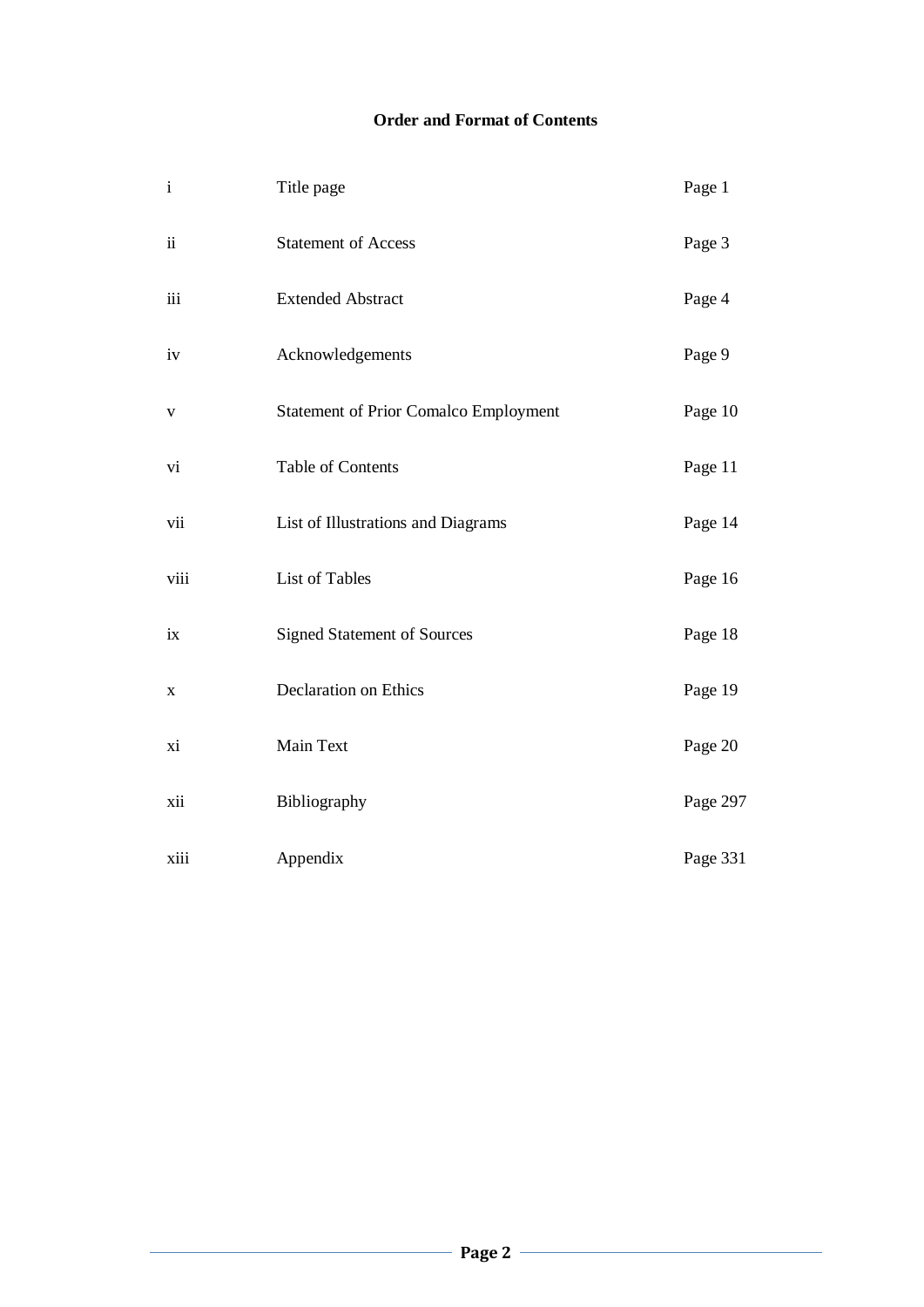## **ii Statement of Access**

I, the undersigned, the author of this thesis, understand that James Cook University will make it available for use within the University Library and by microfilm or other means, allow access to users in other approved libraries.

All users consulting this thesis will have to sign the following statement:

In consulting this thesis, I agree not to copy or closely paraphrase it in whole or in part without the written consent of the author; and to make proper public acknowledgement for any assistance which I have obtained from it.

Beyond this I do not want to place any restriction on access to this thesis.

………………………………… ……………………. Signature Date

Ronald Paul Lynch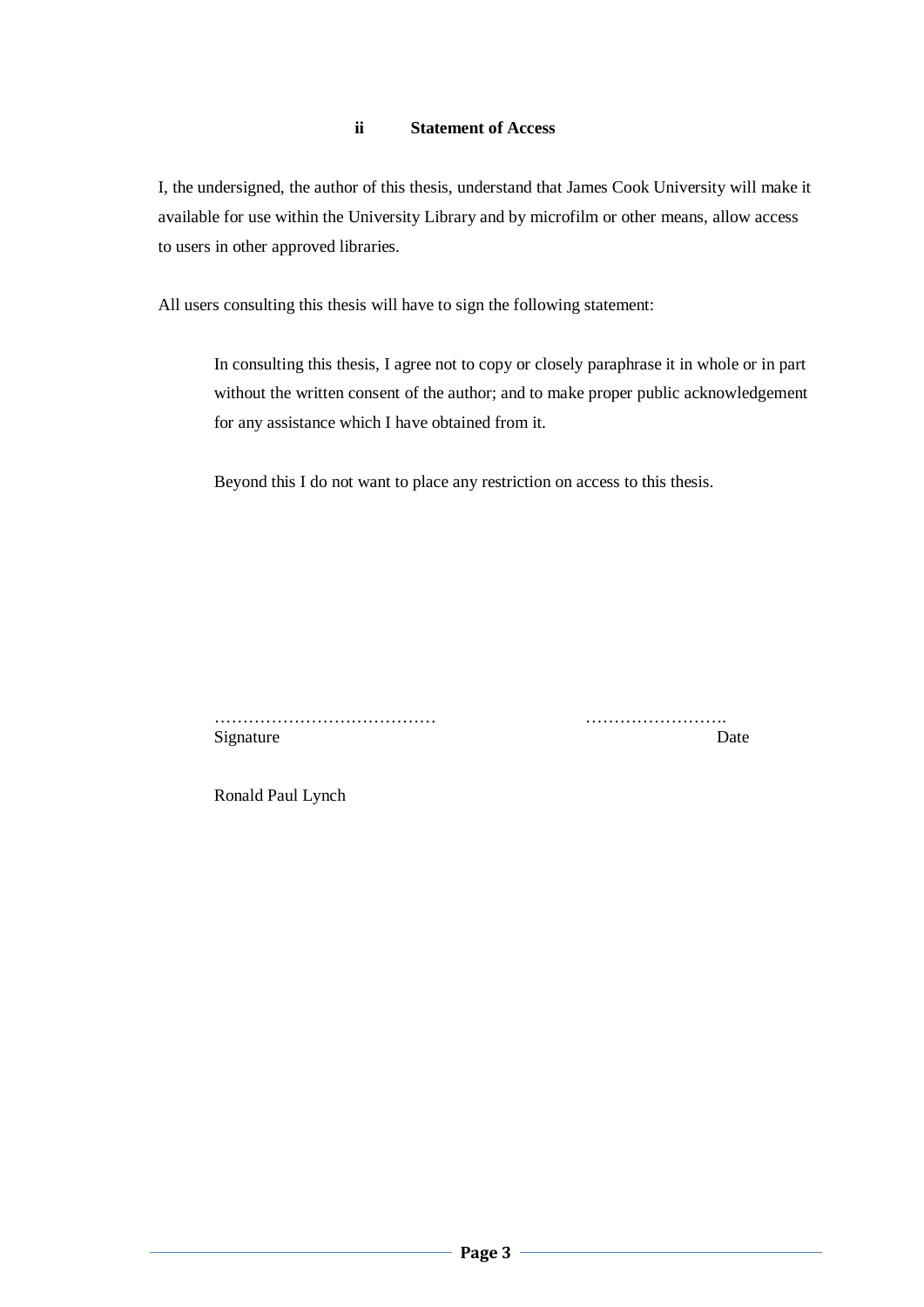#### **iii Extended Abstract**

*Carnegie, Jaques and Requisite Organisation: A meeting of minds at Conzinc RioTinto Australia 1977 - 1993* 

**Keywords:** Organisational Change Management, Sir Roderick Carnegie, Elliott Jaques, Conzinc Riotinto Australia, Requisite Organisation, John Kotter, Organisational Development, Comalco Weipa, five Stratum business unit model, Stratified Systems Theory, a meeting of minds, Time Span of Discretion, Case study, Qualitative, Award restructuring, Salaried staff employment

This thesis, *Carnegie, Jaques and Requisite Organisation: A meeting of minds at Conzinc Riotinto Australia, 1977 - 1993* endorses the OD intervention at CRA as a unique journey undertaken between two extraordinarily intelligent individuals, at a specific intersection of their working lives that, over time, resulted in a restructured global mining house and the subsequent birth of Requisite Organisation in 1989. The study aim melded the core parameters of Carnegie, Jaques, Organisation Development and Kotter into a meaningful research challenge, to analyse the Carnegie/Jaques Organisation Development intervention at Conzinc Riotinto Australia through the lens of Kotter's eight step Organisational Change Process.

Working in and researching organisational change management in the Australian mining industry remains a personal journey that spans three decades. Engagement during this era consisted of firstly CRA/Comalco (in staff operational and support roles) and the Queensland energy sector (interfacing with the sugar and mining sectors) in Queensland. Lastly with a climate change management consultancy consulting to Australia's largest mining companies on climate change strategies, carbon pricing, emissions intensive trade exposed (EITE) energy models and electrical, fuel and carbon mitigation strategies in Queensland, Northern Territory and Western Australia.

This thesis builds on mining industry research undertaken by Swain (1995), Ludeke (1996) and Hearn Mackinnon (2004). It converges on organisational change management as a business imperative over an extended period within the CRA group. Swain's PhD compared and contrasted Industrial Relations Strategy within CRA, BHP and Robe River Associates in Western Australia. Ludeke researched Comalco in Queensland, Tasmania and New Zealand, based around a legalistic perspective relating to the offer of salaried staff employment. Hearn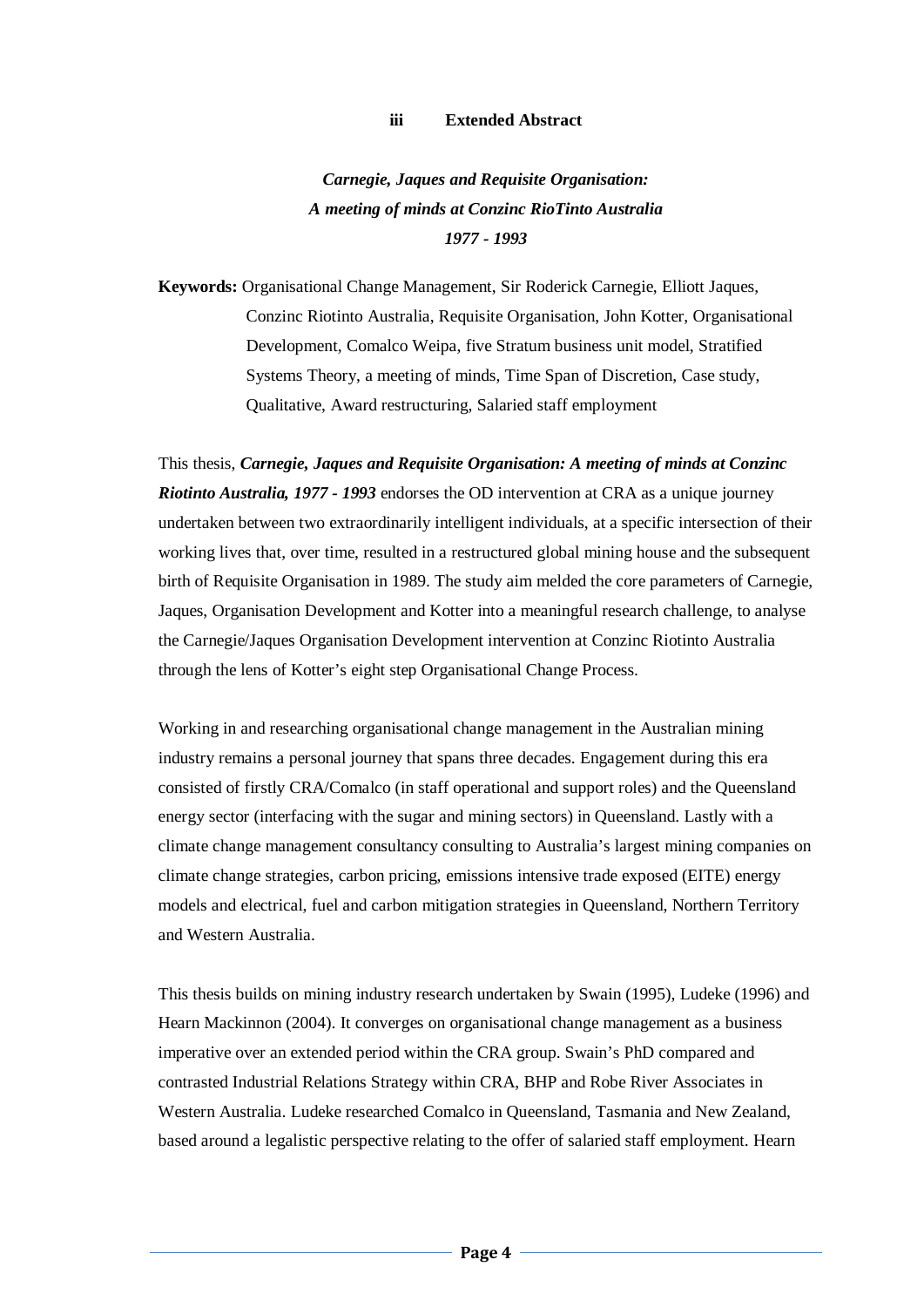Mackinnon's PhD on CRA researched Strategic Management and Employee Relations principally focusing on the concept of managerial prerogative.

The primary research methodology employed is a single qualitative case study. The case study is buttressed by triangulation of interviews and focus groups, analysis of documentation, stakeholder analysis and participant observation.Love's (2002) seven aspect model is introduced as an anchor point for the methodological analysis and selection of a study hypothesis. Theories scrutinised were ontological perspective(s), epistemological perspective(s), methodological perspectives, research methodologies, research methods, datagathering and analysis techniques. Ontological and epistemological assumptions are identified as a key intersection in determining choices available from which to select a methodology. Qualitative and quantitative templates were compared and contrasted, with qualitative chosen as the companion to a core case study model of inquiry because of the adeptness of qualitative research to embrace a case study model with a study narrative.

The literature review undertaken in Chapter 2 is described as the first among equals within a trilogy of chapters informing both the research question and methodology. Outcomes of the literature review steered the development of the study aim buttressed by six enabling questions. The methodology chosen is elaborated on in Chapter 3. The core chapters of the study, four through to eight, are identified as the early years, trials of the process, the five stratum business unit model, systems leadership development, award restructuring and the offer of salaried staff employment to the award employees. Chapter 9 correlated the enabling objectives with the study aim to produce the research outcomes and suggestions for additional research. Literature disparities were identified relevant to the OD intervention and these omissions established the knowledge gap fundamental to any rigorous academic endeavour.

Organisational change management was chosen as the intellectual hypothesis umbrella under which the study parameters were opened. The philosophy and necessity to radically change the strategic direction of companies by a significant change management intervention is noted with the 1970s being a watershed in international economic development in Australia ACIRRT 1999). Greiner and Cummings (2004) described OD as a model of change management that applies behavioural science knowledge to the planned change and development of an organisation. Change management on this scale can involve strategy realignment, structural and organisational transformation, process redesign, culture realignment, organisational behaviour and leadership development. An OD change management intervention may be predicated on enhancing the efficiency and effectiveness of the business to deliver superior goods and services to its internal and external customers.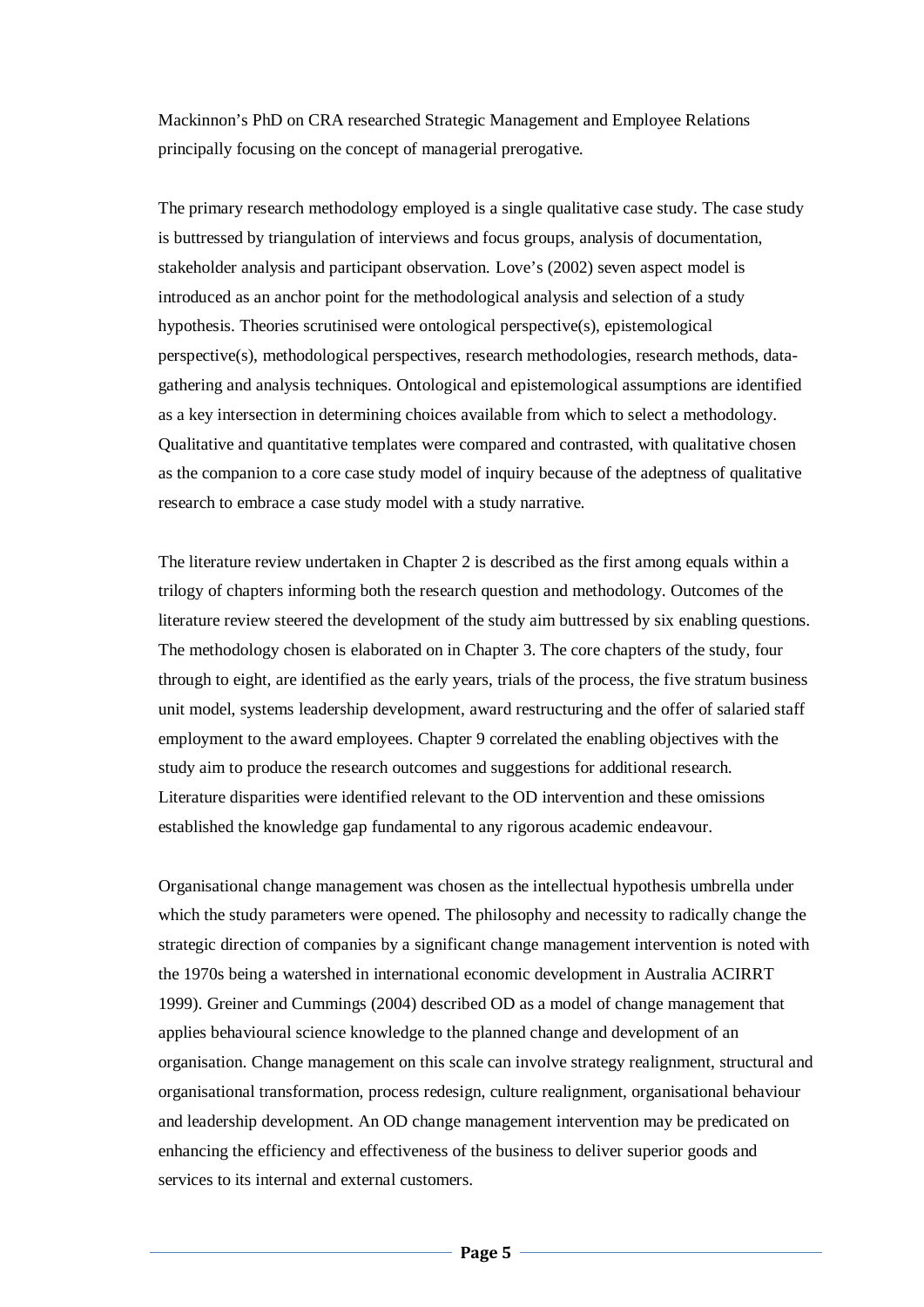The period under research was pinpointed within a background of ongoing and relentless organisational change occurring throughout the company between 1970 and 2008. An exploratory literature search identified 1977 - 1986 as the organisational development intervention period within the company. This beginning of the change phase was initiated by the Chief Executive Officer Sir Roderick Carnegie. Professor Elliott Jaques from the Brunel Institute of Social Sciences (BIOSS) in the United Kingdom was invited to contribute to theory development within the project after Carnegie had read Jaques' book, *A General Theory of Bureaucracy*. Carnegie has often remarked that his 'crossing of the Rubicon' or 'Ah-ha moment' occurred when reading this book. Carnegie's intellect was aroused by Figure 10.7, growth of individual capacity, on p. 173. This was the beginning of the Carnegie/Jaques professional, intellectual and personal relationship that endured the passage of time up until Jaques passed away in 2003.

Jaques was a psychoanalyst, organisational theorist and management consultant, and was retained by Carnegie on behalf of CRA to test Stratified Systems Theory within the company. The timeframe of 1987 - 1993 involved a multiplicity of corporate initiated projects following the OD phase. Projects included integration of Stratified Systems Theory within business units and the executive group, systems leadership training and development, continuous improvement and investigating options for a futuristic model of remunerating the award workforce.

The study's aim for the OD intervention at CRA is achieved within an overarching framework of Kotter's theories on organisational change processes. The theoretical approach firstly engaged the eight steps to transforming your organisation, and secondly investigated the generic change management theories advocated in leading change in organisational development within CRA. Kotter notes that successful change begins when individuals look at a company's competitive situation, market position, technological trends and financial performance. Companies also change by moving through a phase or steps that usually require a considerable period of time. This focus on successful change management strategies is consistent with CRA's nine year transition to a RO structured organisation.

Six enabling objectives underpinned the research aim: (i) identify significant factors contributing to the establishment of the OD intervention project in 1979, (ii) analyse the linkages between the OD trials at three CRA mine and process plants and the go/no-go decision trigger for the project, (iii) analyse a typical OD implementation at the Raw Materials Business Unit (the world's largest bauxite mine) at Comalco Weipa, (iv) appraise the implementation of system leadership training and development  $(T \& D)$  following on from the Carnegie/Jaques'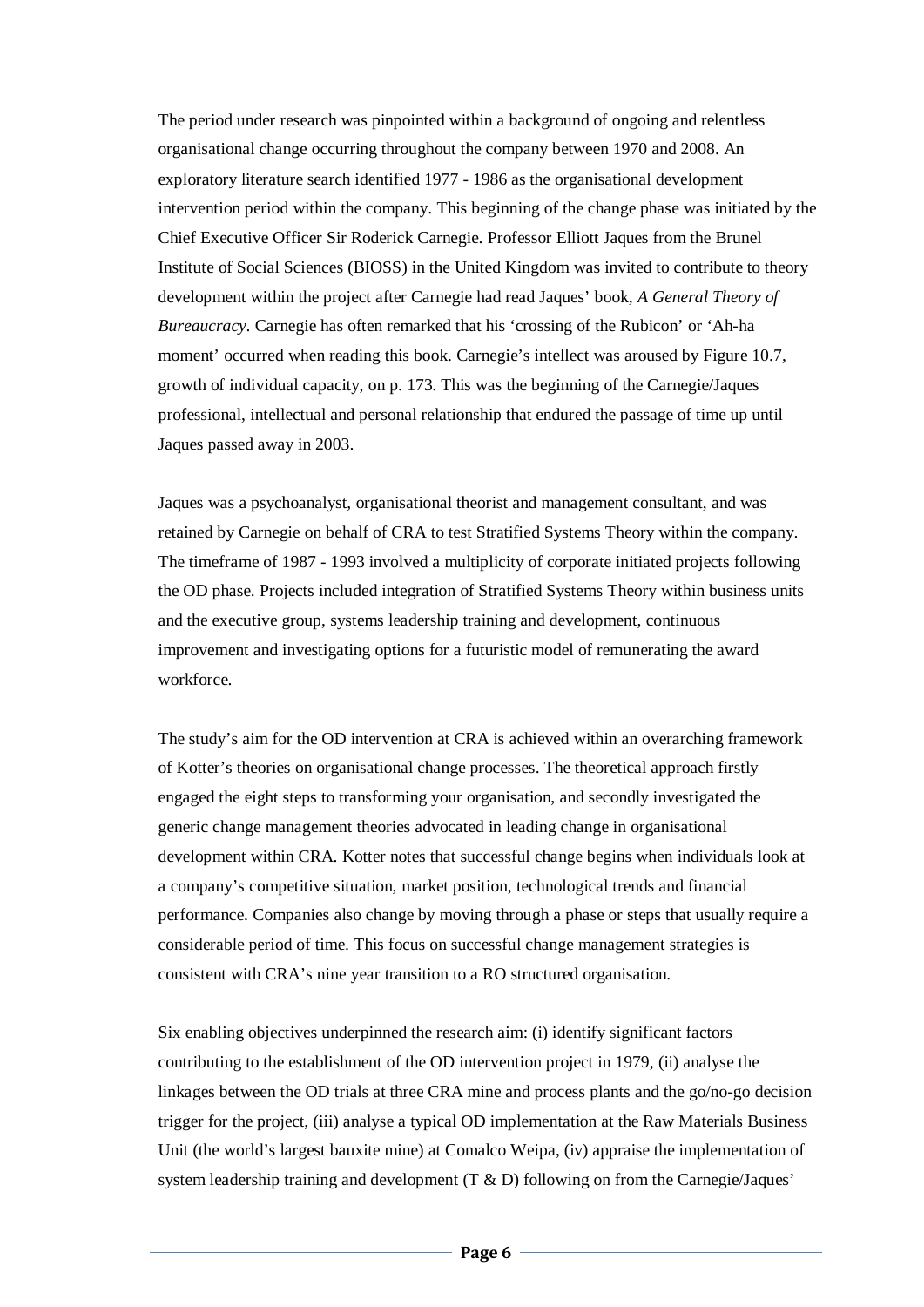OD intervention, (v) expand on stage seven of Kotter's model (producing still more change) to analyse the offer of salaried staff employment to the award workforce in the company's metalliferous mine and process operations, (vi) develop a model for organisational change intervention in the Australian mining industry based around Requisite Organisation (RO) principles, and Kotter's eight step change model.

The outcomes of the research built from the six enabling objectives engendered conclusive outcomes. A three stage change management model based on Requisite Organisation principles, unique facets of the initial OD intervention template, Kotter's eight step change process, combined with learnings from this study and RioTinto's 'Mine of the Future'<sup>TM</sup> was developed. An expanded six stage prerequisite template melds Kotter's eight step change management process with five additional pre-conditions, embedded within a modified Swiss cheese prototype. Ongoing learning and development, combined with systems leadership structured courses, highlighted an essential embedded element. The criticality of melding structure, organisation process and people at work together is integrated seamlessly into the process.

The significant factors contributing to the establishment of the OD intervention project in 1979 were noted as a business imperative from the office of the CEO. Carnegie believed the corporation was in danger of a takeover, owned and operated a number of sites that were basket cases, and had fallen behind the Canadians in undertaking benchmarking trials. The linkages between the OD trials at three CRA mine and process plants and the go/no-go decision trigger for the project were identified from initial work undertaken at Woodlawn in New South Wales. Outcomes highlighted the importance of conducting one or more pertinent trials to test a change management intervention before implementing companywide change. The organisation change trial model allows a business to assess the impacts and outcomes of a change process under a controlled situation.

Analysing a typical OD implementation at the Raw Materials Business Unit mine site at Weipa showcased the theories being implemented at a world class mineral deposit. Carnegie frequently raised the issue of the 'Broken Hill Mine Managers' Club' being an impediment to moving forward with new ideas at the executive level. In Weipa the equivalent was the 'Superintendents' Group'. The Supervisor's role evolved into an on-going debate between site management and the OD project team as well as consuming an inordinate amount of project and management time. Strong leadership carried the day and the restructure was perceived to be successful. The implementation of system leadership training and development, following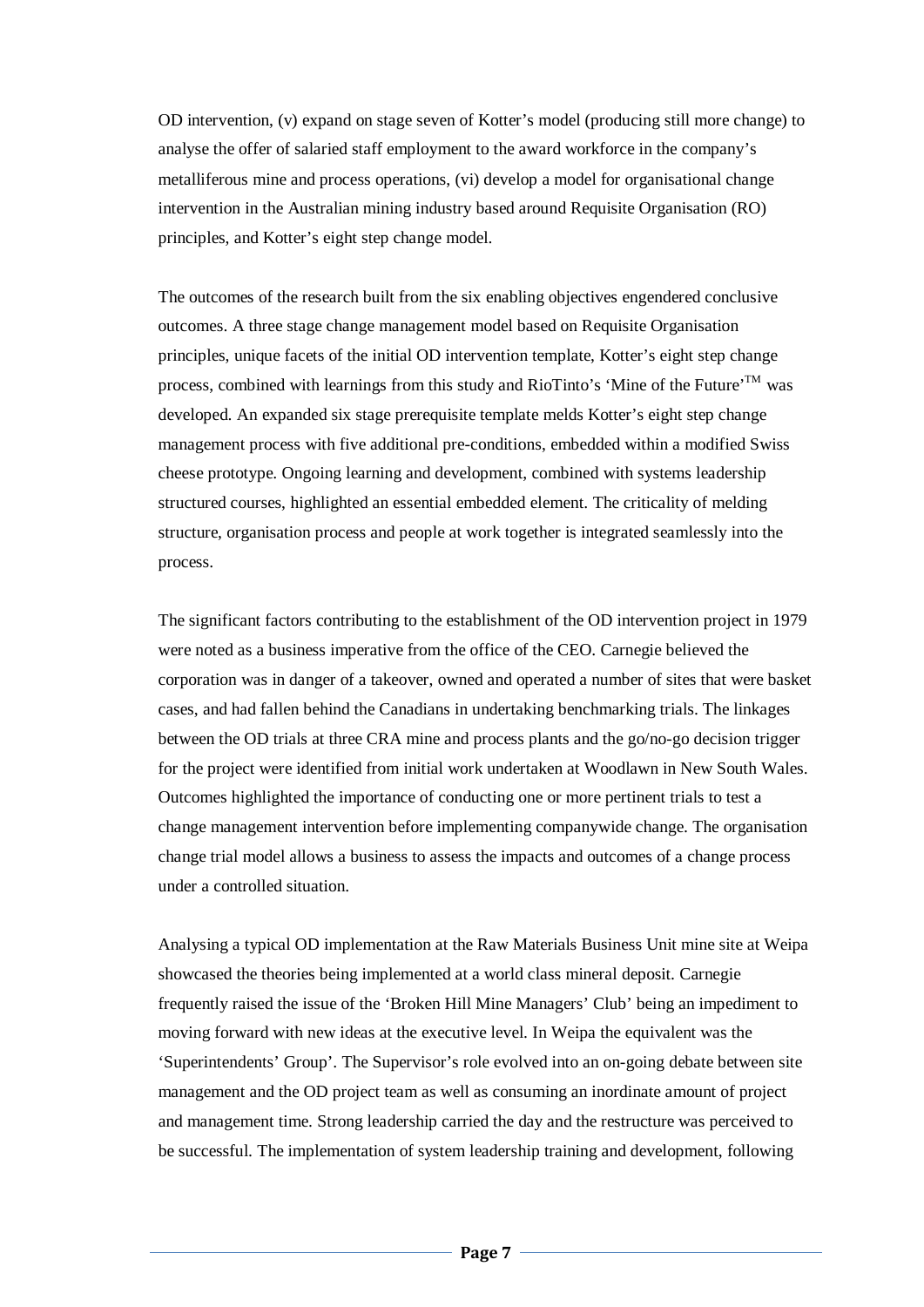from the Carnegie/Jaques' OD intervention, was generally known as stage two of the process. Leadership development continued through to 2004.

The study expanded on stage seven of Kotter's change management process (producing still more change) to analyse the offer of salaried staff employment to the award workforce in the company's metalliferous mine and process operations. This was a two stage process and disclosed that the failure of the award restructuring process led directly to the option of looking at alternative methods of remunerating the award workforce. The workforce was offered salaried staff employment in late 1993.

The thesis is not an end in itself. Researching organisation change management relating to CRA/Comalco, now known as RioTinto, and the mining industry generally is ongoing. The wrapping up of this study opens the door to complementary inquiry based around the Australian mining industry.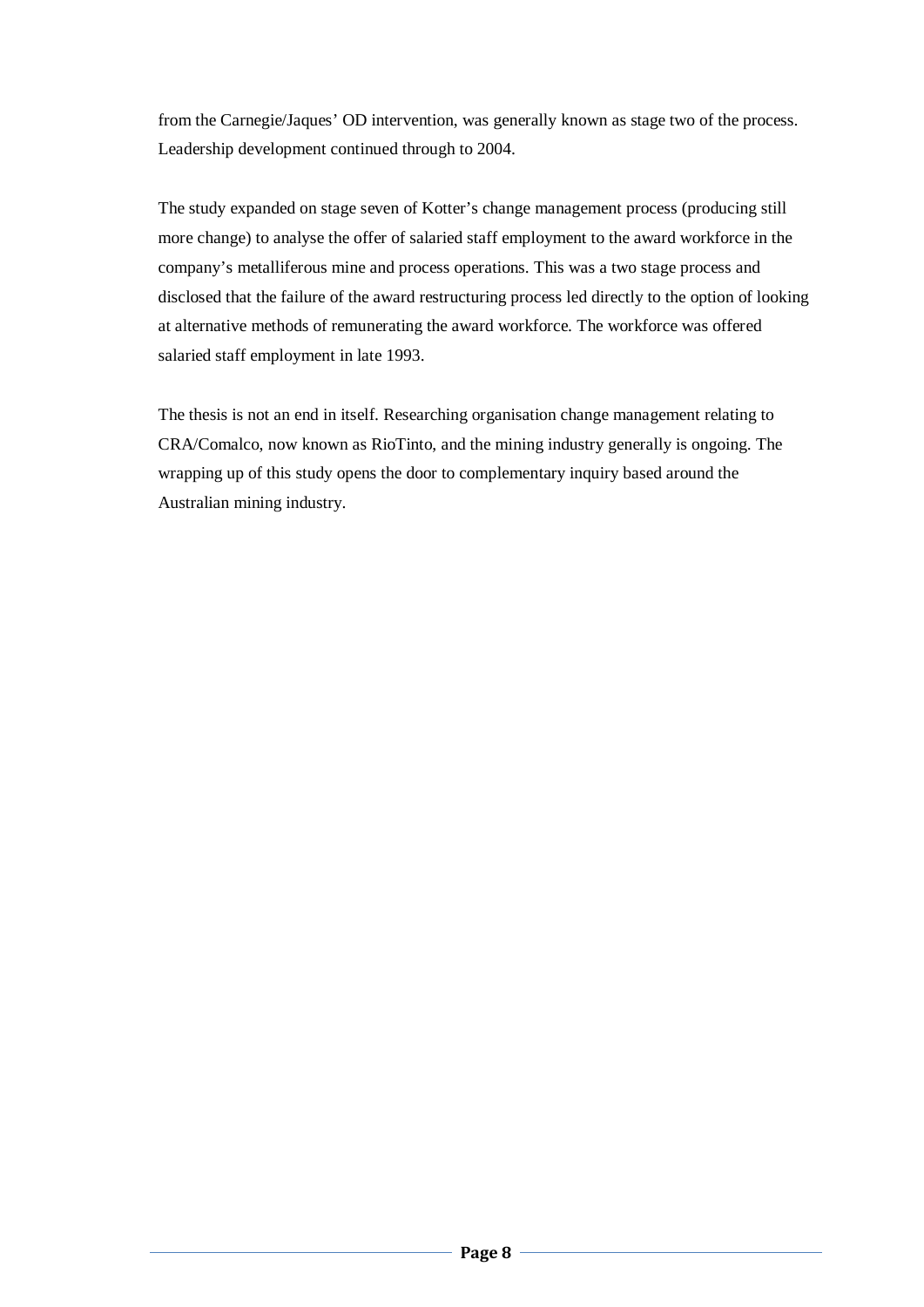## **iv Acknowledgements**

This dissertation is unreservedly dedicated to my wife Alison for her support, patience, backing and perseverance.

I would like to register my sincere thanks to the following people for their assistance, knowledge, patience, good humour and counsel:

- 1) Associate Professor John Campling (decd), my initial supervisor from the James Cook University (JCU) Cairns Campus
- 2) My current supervisors in the School of Business JCU, Cairns Campus. Associate Professor John Hamilton and Dr Josephine Pryce.
- 3) For their initial and ongoing assistance over the period of this study, Sir Roderick Carnegie, Professor Elliott Jaques (now decd), Jack Brady and Dr Ian Macdonald.
- 4) For their specific assistance during the study I would like to publicly acknowledge: Ted Briskie (decd), Dr Alison Bruse, Professor Catie Burke, Glenn Chapman, Joe Grimmond, Nancy Lee, Jim Hoare, Shane Hughes, Ken Macdonald, Alan Scott, Dr Nick Senarpati, Thomas Stenberg , Karl Stewart ,Dr Grant Thorne, Dr Pam Swain. Those people, too numerous to mention, who agreed to be interviewed and who assisted in their own individual ways during proof reading, validation of dates and events and answering my persistent phone calls and emails, I am forever grateful.

Finally, this work remains my own. The interpretation given to events and outcomes combined with the emphasis placed on particular aspects, individuals, timeframes and conclusions is mine alone, and accordingly I assume full responsibility and accountability for the final thesis as written.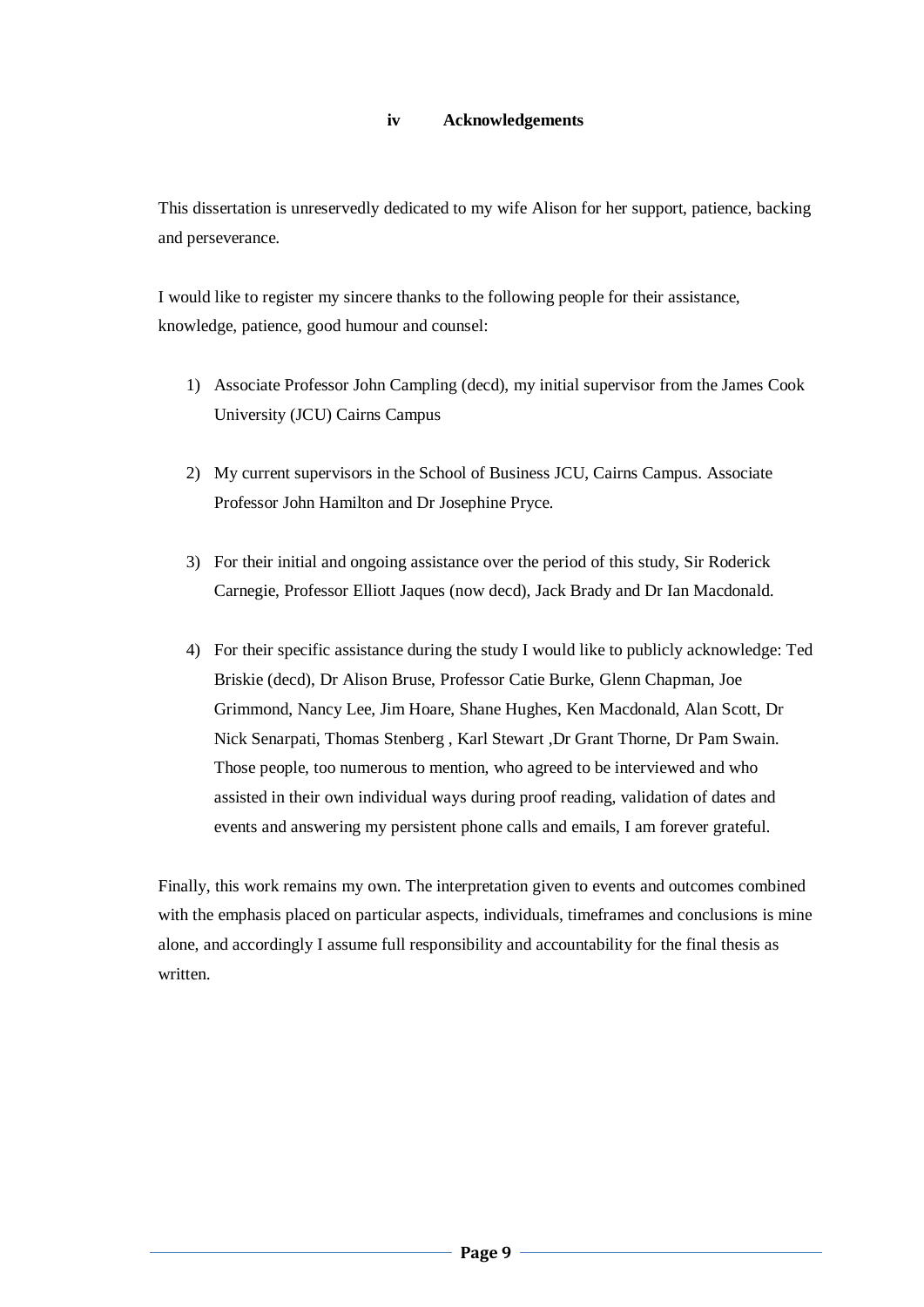## **v Statement of Prior Employment with Comalco at Weipa**

This is to state that the author of this thesis Ronald Paul Lynch was a salaried staff employee of Comalco Minerals and Alumina at the Weipa mine site between December 1981 and September 1994.

……………………………… ……………………. Signature Date

Ronald Paul Lynch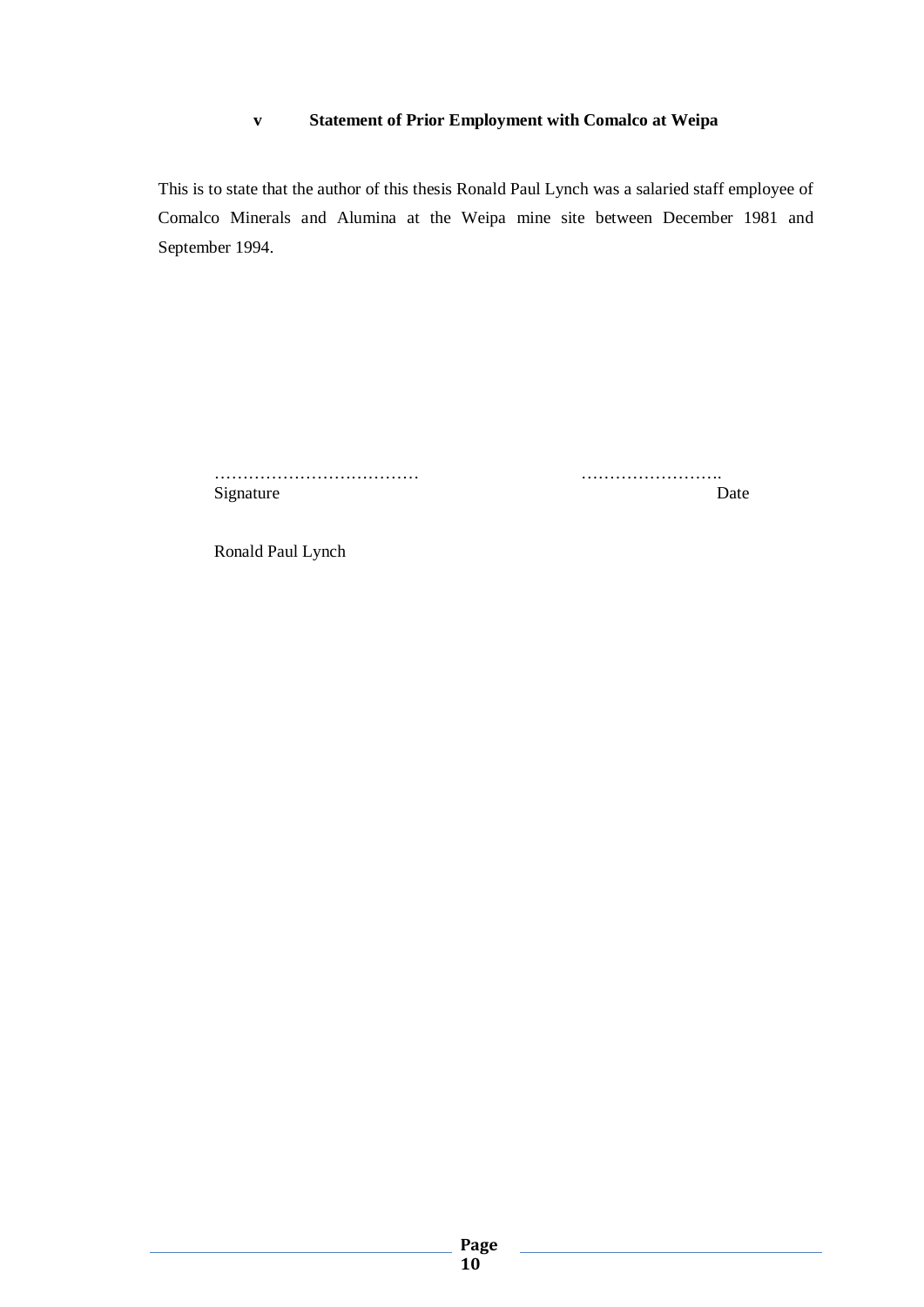#### **Chapter 1: Introduction**

- 1.0 Chapter content
- 1.1 Rationale for the study
- 1.2 Background to the study
- 1.3 Organisational change and the theories of Kotter
- 1.4 Conzinc Riotinto Australia (CRA) background
- 1.5 Elliott Jaques' background
- 1.6 Australian research on Conzinc Riotinto Australia and Elliott Jaques
- 1.7 Methodology
- 1.8 Organisation of the study
- 1.9 Scope of the study
- 1.10 Chapter summary

## **Chapter 2: Review of the Literature: Theoretical Foundations**

- 2.0 Chapter content
- 2.1 Overview
- 2.2 The Literature Review
- 2.3 Organisational change management
- 2.4 Research of Elliott Jaques: an overview
- 2.5 Chapter summary

## **Chapter 3: Methodology**

- 3.0 Chapter content
- 3.1 Relationship to previous chapters
- 3.2 Theoretical Perspectives
- 3.3 Theoretical framework underpinning this study
- 3.4 Case Study
- 3.5 Qualitative and Quantitative
- 3.6 Methods
- 3.7 Outcomes
- 3.8 Chapter summary

#### **Chapter 4: Embryonic Phase: CRA Australian Requisite Organisation Project**

- 4.0 Chapter overview
- 4.1 The early years: Carnegie and McKinsey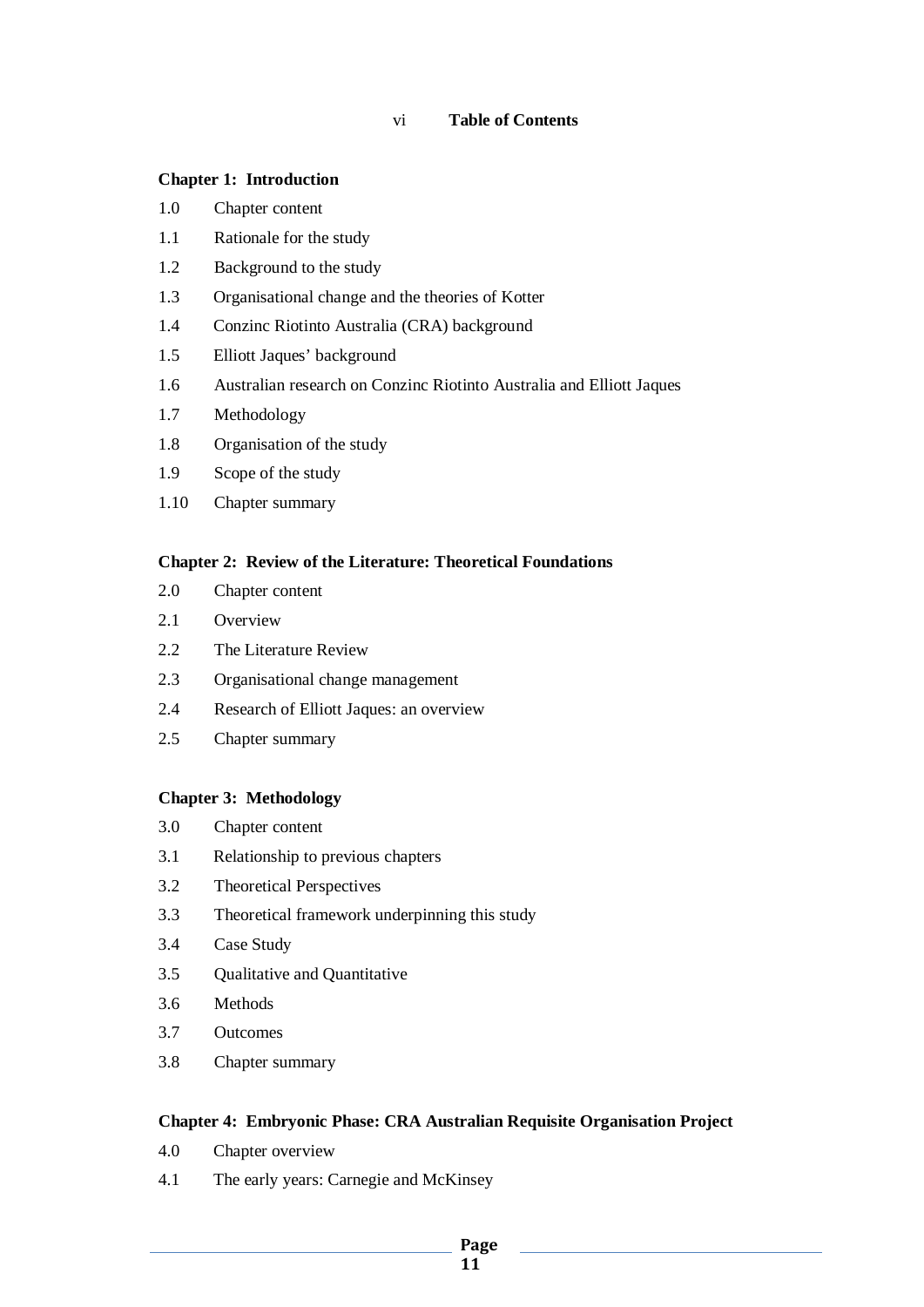- 4.2 The merger
- 4.3 CRA: 1970 1977
- 4.4 Establish a sense of urgency
- 4.5 Create a guiding coalition
- 4.6 Develop a vision and strategy
- 4.7 Communicating the change vision
- 4.8 Implications of research
- 4.9 Chapter summary

#### **Chapter 5: Organisational Development (OD) Team in Weipa: 1984-86**

- 5.0 Chapter overview
- 5.1 Why select Comalco Weipa early in the OD cycle?
- 5.2 OD team dispatched to Weipa
- 5.3 OD team charter
- 5.4 Weipa business unit structure
- 5.5 Jaques in Weipa
- 5.6 Managing Director
- 5.7 MRUs replace departments
- 5.8 Final Raw Materials business unit structure
- 5.9 Individual contracts and Jaques
- 5.10 Implications of research
- 5.11 Chapter review

#### **Chapter 6: Organisational Processes and People at Work**

- 6.0 Chapter overview
- 6.1 Background to organisational processes and people at work
- 6.2 Organisational processes and people at work
- 6.3 Example of a Working Together Course at Comalco Weipa
- 6.4 Career Development within a Business Unit
- 6.5 Implications of research
- 6.6 Chapter summary

#### **Chapter 7: Factors contributing to the offer of salaried staff employment**

- 7.0 Chapter overview
- 7.1 Kotter's eight step organisational change model
- 7.2 Original CRA appointed General Manager at Weipa
- 7.3 Award restructuring not delivering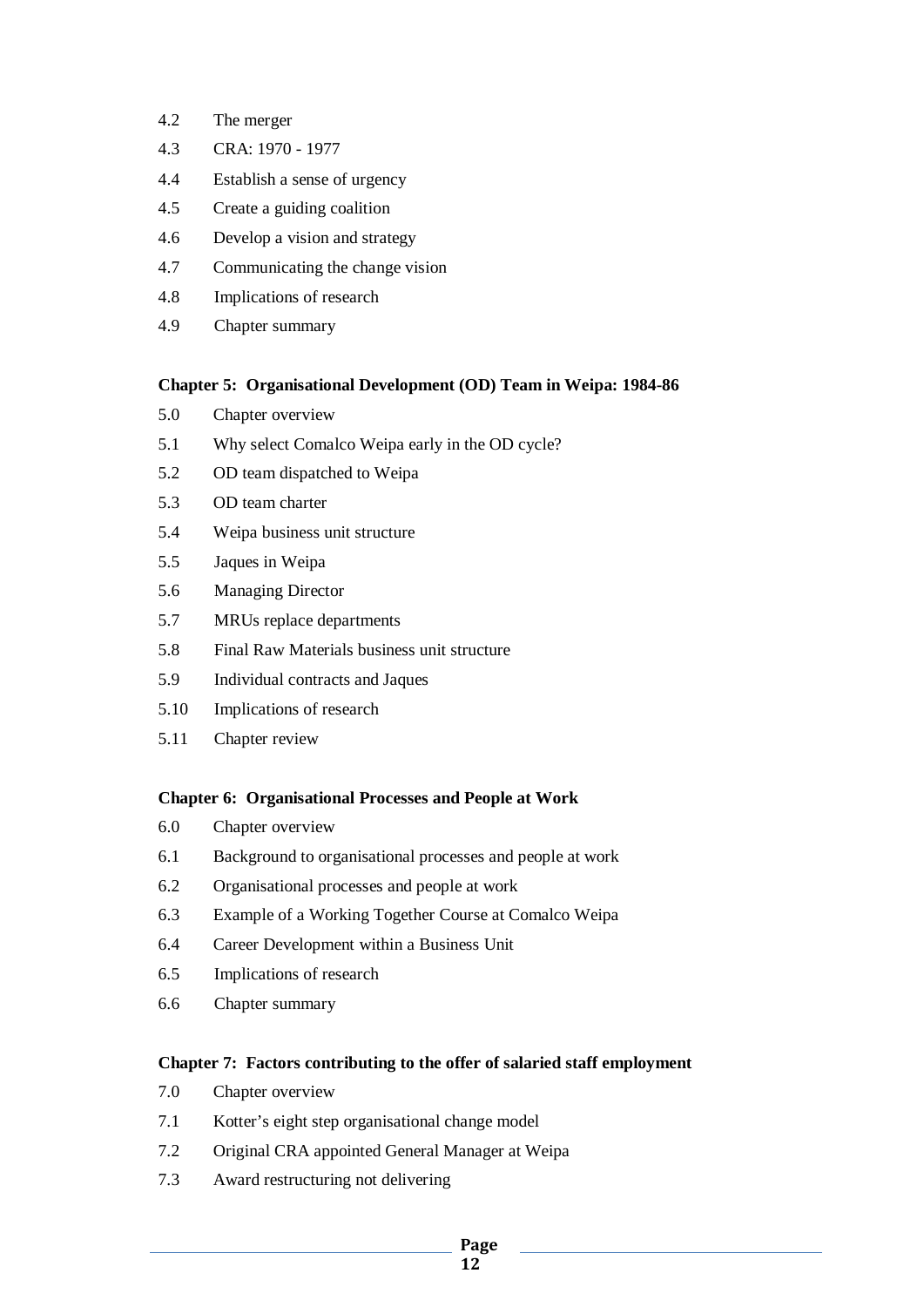- 7.4 Communication transparency and effective models
- 7.5 Business unit review
- 7.6 Retrenchments
- 7.7 New Zealand aluminium smelter visit
- 7.8 Paid rates versus minimum rates
- 7.9 Abolition of the closed shop
- 7.10 Implications of research
- 7.11 Chapter summary

#### **Chapter 8: Transition to staff employment**

- 8.0 Chapter overview
- 8.1 Kotter's (1996) eight stage organisational change model
- 8.2 Background to the offer of salaried staff conditions of employment
- 8.3 Salaried Staff
- 8.4 Staff employment offered to FCU members
- 8.5 Kaolin operations 1985 1996
- 8.6 Bauxite operations ring fenced
- 8.7 Power and electrical services
- 8.8 Free riders in an IR Context
- 8.9 Implications of research
- 8.10 Chapter summary

#### **Chapter 9: Conclusions and Recommendations**

- 9.0 Chapter content
- 9.1 Study aim and objectives
- 9.2 The elephant in the room
- 9.3 Outcomes of research enabling objective (i)
- 9.4 Outcomes of research enabling objective (ii)
- 9.5 Outcomes of research enabling objective (iii)
- 9.6 Outcomes of research enabling objective (iv)
- 9.7 Outcomes of research enabling objective (v)
- 9.8 Outcomes of research enabling objective (vi)
- 9.9 Identify linkages between the literature review, thesis aim and enabling objectives
- 9.10 Recommendations arising from the study
- 9.11 Limitations of the study
- 9.12 Chapter summary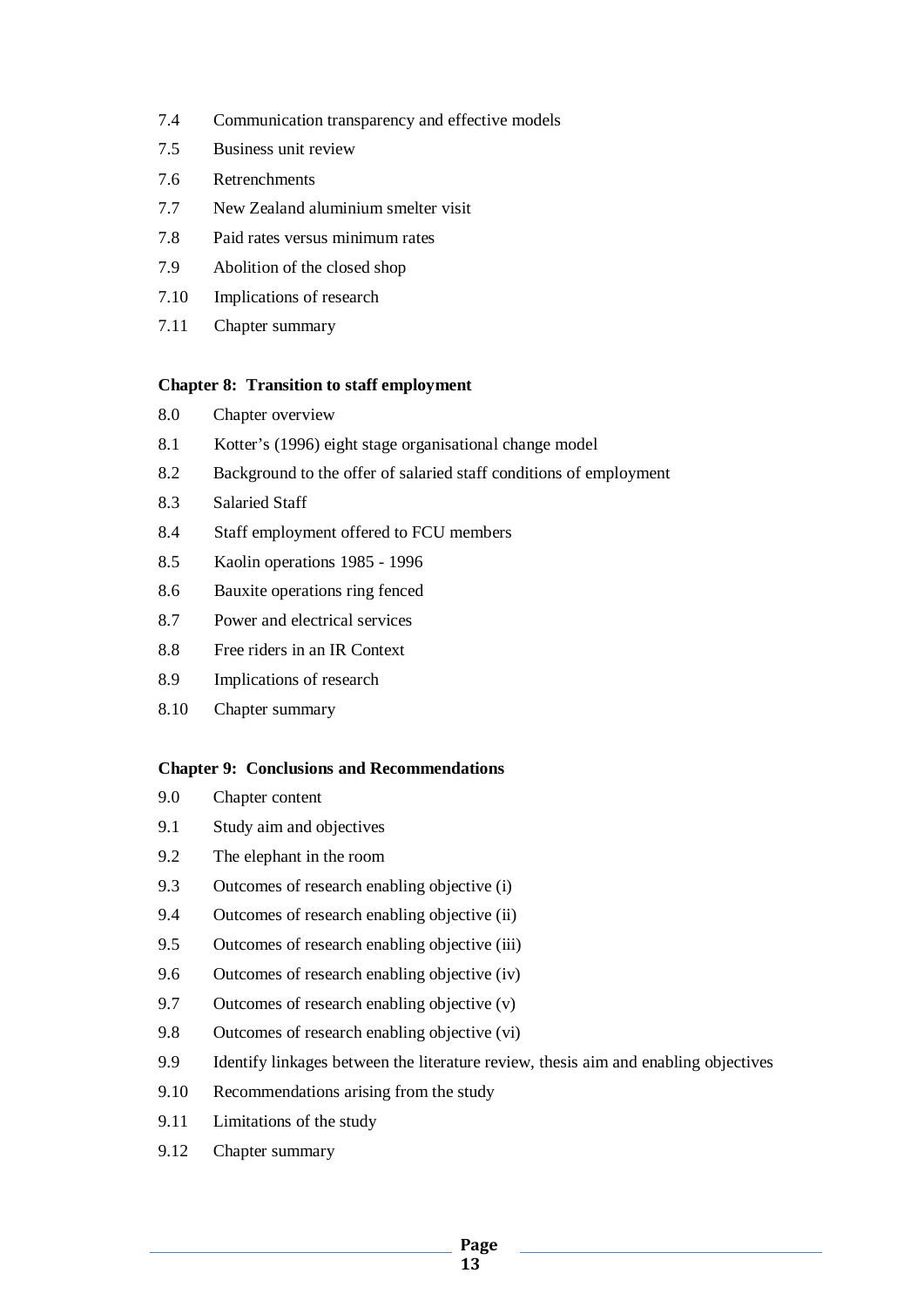#### **vii Listing of Illustrations and Diagrams**

Figure 1.1: Positioning of the study between theory development and the RO model **Figure 1.2:** Brunel University: Memorials to Jaques and Brown Figure 1.3: CRA corporate activities timeline 1970 - 2008 **Figure 1.4:** Linking study aims and outcomes to Kotter's (1996) change process **Figure 1.5:** Comalco operations at Weipa in Queensland, Australia **Figure 1.6:** Flying wedge model used to identify gaps in the Jaques' literature **Figure 1.7:** RO model development over time **Figure 1.8:** Breakdown of interview study categories and acronyms applied for anonymity **Figure 1.9:** Triangulated research model **Figure 1.10:** Nine chapter study outline **Figure 2.1:** Trilogy of preliminary chapters - introduction, literature review and methodology **Figure 2.2:** Literature review personal challenges **Figure 2.3:** Change management lens model, study aims, methodology and study outcomes **Figure 2.4:** Mckinsey 7-S model **Figure 2.5:** Types of environmental organisational change Figure 2.6: Enduring skills of change manager's model **Figure 2.7:** Three horizons change model **Figure 2.8:** The organisational hologram design process **Figure 2.9:** Field Theory in Social Science **Figure 2.10:** Adaption of Kotter's eight step change process implanted within the change lens **Figure 2.11:** Flying wedge model employed to identify gaps in the Jaques' literature **Figure 2.12:** Cluster of Jaques' early theories **Figure 2.13:** Timeline of key corporate activities **Figure 2.14:** Objectives to outcomes **Figure 3.1:** Theoretical perspectives **Figure 3.2:** Cluster of Jaques' early theories **Figure 3.3:** Inductive and deductive as a recursive cycle of steps **Figure 3.4:** Research strategy based around a Case Study Core **Figure 4.1**: Integration of Kotter's first four steps with the embryonic phase **Figure 4.2:** Establish a sense of urgency **Figure 4.3:** Original diagram on available capacity levels **Figure 4.4**: Organisation philosophy model developed by Carnegie **Figure 4.5:** Group executive structure reporting to the CEO **Figure 4.6:** Developing a vision and strategy **Figure 4.7:** Woodlawn mine project team structure **Figure 4.8:** Business unit model rolled out across CRA **Figure 4.9:** Communicating the change vision **Figure 4.10:** Interlocking aspects of executive communication **Figure 4.11:** Six variations of human networks found in organisations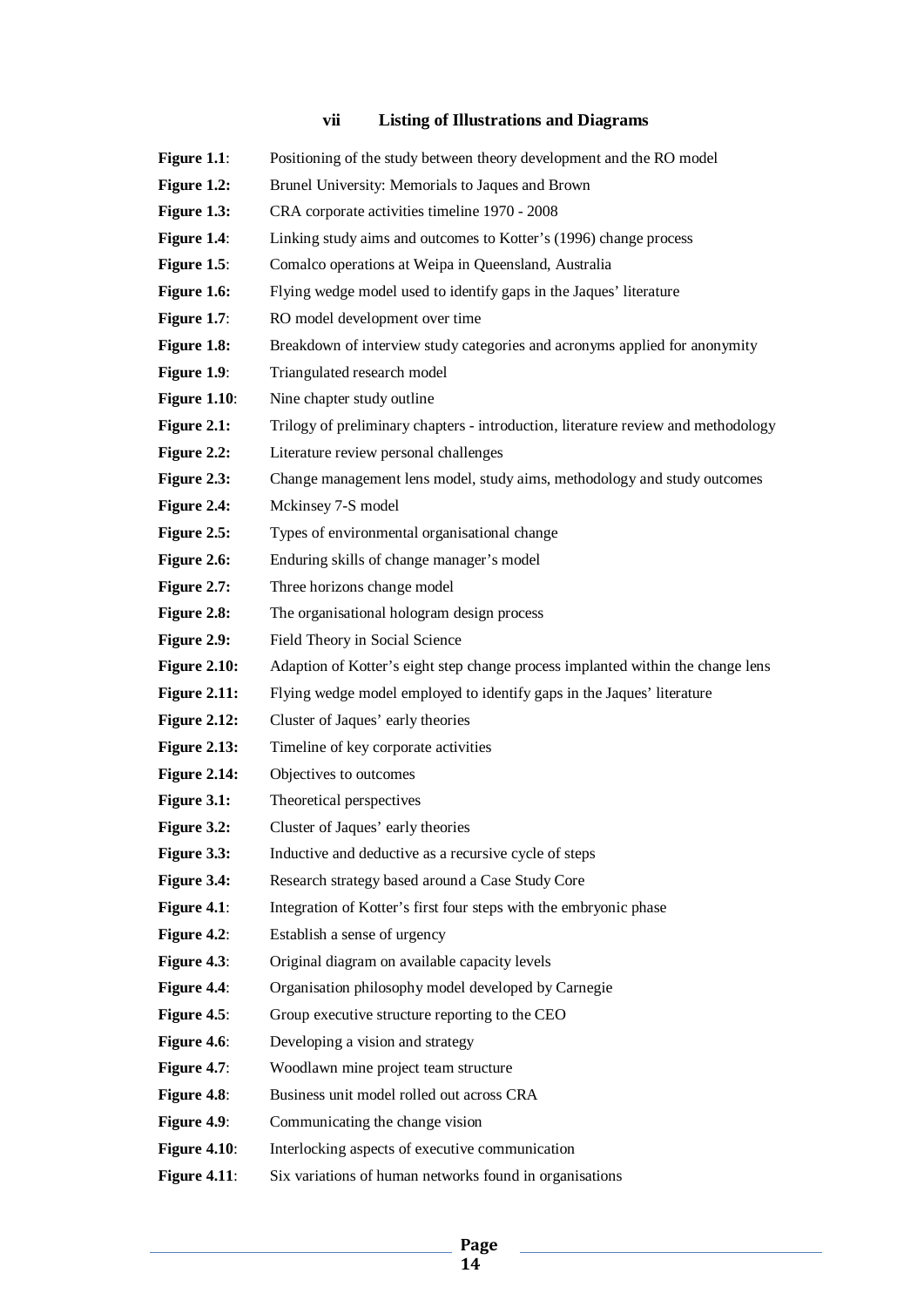| Figure $4.12$ :     | Integration of Kotter's first four steps with the embryonic phase at CRA            |
|---------------------|-------------------------------------------------------------------------------------|
| Figure $5.1$ :      | Stage 1-4 of Kotter's change management model                                       |
| Figure $5.2$ :      | Integration of Kotter's fifth and sixth steps with the OD intervention              |
| Figure 5.3:         | Minerals Products business unit locations at Brisbane, Cairns and Weipa             |
| Figure 5.4:         | Scale of change management model                                                    |
| Figure $5.5$ :      | Comparison between structure pre and post OD intervention                           |
| Figure 5.6:         | Five stratum business unit structure                                                |
| Figure $5.7$ :      | Weipa OD structure                                                                  |
| Figure 5.8:         | Mutual recognition unit (MRU)                                                       |
| Figure 5.9:         | Service role in respect of output team relationships                                |
| <b>Figure 5.10:</b> | Staff role displaying interaction between operating and service functions           |
| <b>Figure 5.11:</b> | Stratum VI interacting with head office structure at stratum VI and VII             |
| Figure $5.12$ :     | Summary of the pressures surrounding the front line Supervisor role                 |
| <b>Figure 5.13:</b> | Supervisor's balancing act between systems and people in the workplace              |
| <b>Figure 5.14:</b> | Outline of stratum versus accountabilities                                          |
| Figure $5.15$ :     | Business unit functional model                                                      |
| <b>Figure 5.16:</b> | Raw Materials business unit structure                                               |
| <b>Figure 5.17:</b> | Kotter's $5th$ and $6th$ steps in the Weipa OD intervention                         |
| Figure 6.1:         | Step five and step six researched in chapter five                                   |
| Figure $6.2$ :      | Integration of Kotter's step seven and eight                                        |
| Figure 6.3:         | Three step Requisite Organisation Model                                             |
| Figure 6.4:         | Steps seven and eight from Kotter                                                   |
| Figure $6.5$ :      | Relationship between SST, working together course, five stratum business unit model |
| Figure 6.6:         | Core values model introduced during working together course                         |
| Figure 6.7:         | Making sense of culture through a mythological lens                                 |
| Figure 6.8:         | Requisite Organisation Model                                                        |
| Figure 6.9:         | Steps seven and eight from Kotter                                                   |
| Figure $7.1$ :      | Kotter's eight stage organisational change model                                    |
| Figure 7.2:         | CRA Business unit organisational model 1991                                         |
| Figure 8.1:         | Kotter's eight stage organisational change model                                    |
| Figure 8.2:         | Hertzberg's two-factor theory                                                       |
| Figure 8.3:         | Simplified five stratum business unit model                                         |
| Figure 8.4:         | Overlapping thirty per cent pay bands at stratum I                                  |
| Figure $8.5$ :      | Individual salary band identifying scope for progression - low, mid and high        |
| Figure 8.6:         | Continuum of anarchy through to mutual trust                                        |
| Figure 8.7:         | Plaque in the town centre Weipa commemorating the history of kaolin                 |
| Figure 8.8:         | Power and electrical services department line diagram                               |
| Figure 8.9:         | Weipa Power Station organisation structure                                          |
| <b>Figure 8.10:</b> | Electrical workshop organisation structure                                          |
| Figure $8.11$ :     | Electrical line crew reporting to the workshop Supervisor                           |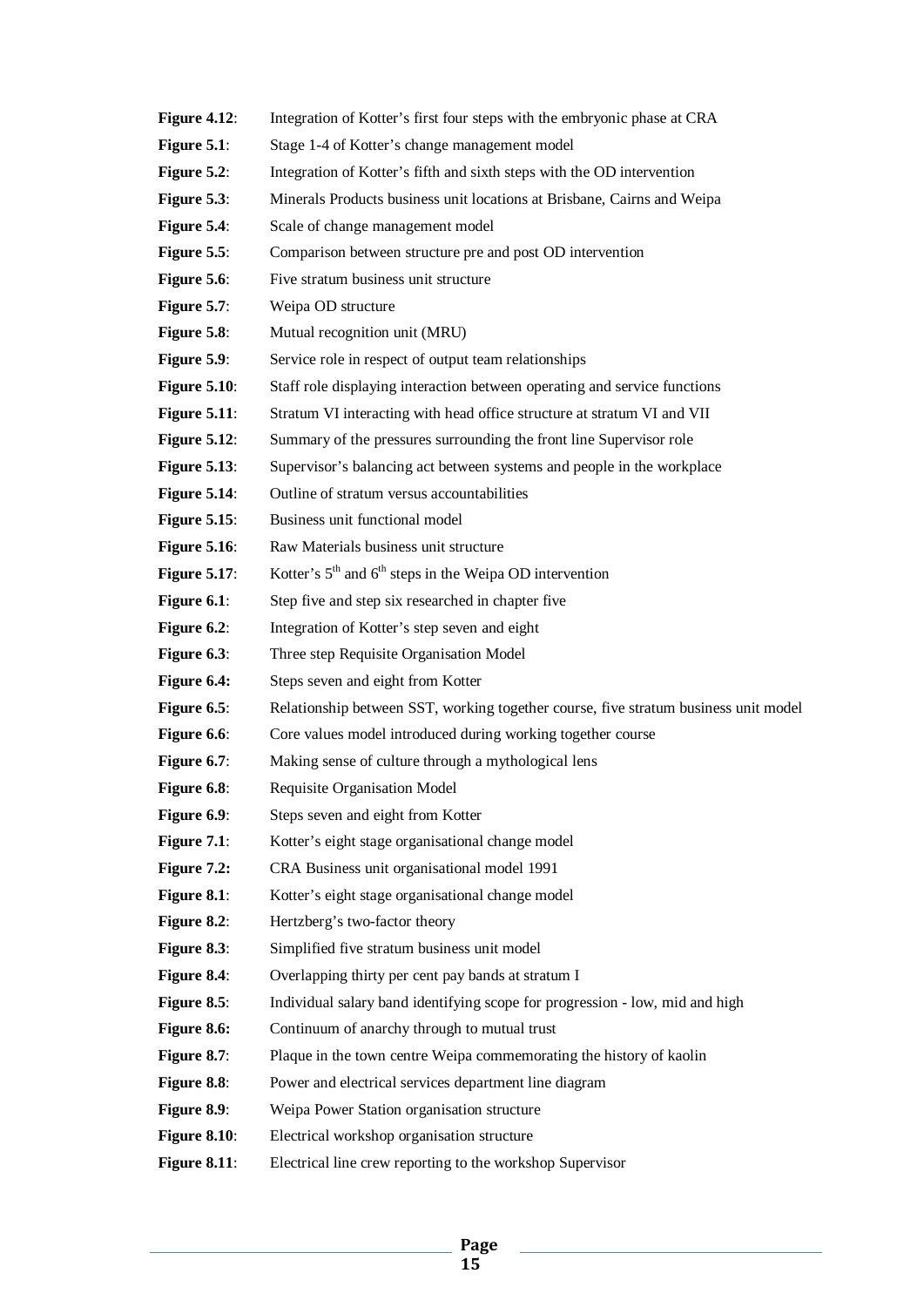| Figure $8.12$ :     | Theoretical implications for further research model                                      |
|---------------------|------------------------------------------------------------------------------------------|
| Figure $9.1$ :      | OD intervention positioning the study between theory development and the RO model        |
| Figure $9.2$ :      | Linking study aims and outcomes to Kotter's (1996) change management process             |
| Figure 9.3:         | Linkages between Glacier Metals, Conzinc Riotinto and Requisite Organisation             |
| Figure 9.4:         | Diagram on available capacity levels                                                     |
| Figure 9.5:         | Woodlawn mine project team structure                                                     |
| Figure 9.6:         | Integration of Kotter's first four steps with study objectives (i) and (ii)              |
| Figure $9.7$ :      | Raw Materials business unit structure                                                    |
| Figure 9.8:         | Kotter's $5th$ and $6th$ step in the Weipa OD intervention                               |
| Figure 9.9:         | Steps seven and eight                                                                    |
| <b>Figure 9.10:</b> | Punctuated Equilibrium at CRA from 1970 to 2008                                          |
| <b>Figure 9.11:</b> | Prerequisites passing through six interrelated plates to emerge as inputs into stage two |
| <b>Figure 9.12:</b> | Epitomises 'Organisation Structure' as the first among equals in the RO model            |
| Figure $9.13$ :     | Melds 'Organisation Process' and 'People at Work' together                               |
| <b>Figure 9.14:</b> | Introduces 'a mine of the future' suggested model                                        |
| <b>Figure 9.15:</b> | Trilogy of preliminary chapters - introduction, literature review and methodology        |
| <b>Figure 9.16:</b> | Adaption of Kotter's eight step change model implanted within the change lens            |
| <b>Figure 9.17:</b> | Flying wedge model used to identify gaps in the Jaques literature                        |
| <b>Figure 9.18:</b> | Thesis aim underpinned by six enabling objectives                                        |
| <b>Figure 9.19:</b> | Schematic of Elliott Jaques' research output                                             |

## **viii List of Tables**

| <b>Table 1.1:</b> | Kotter's eight steps process to transforming the organisation  |  |
|-------------------|----------------------------------------------------------------|--|
| <b>Table 1.2:</b> | Scope of study                                                 |  |
| <b>Table 2.1:</b> | Change strategies of sample organisations                      |  |
| <b>Table 2.2:</b> | Kotter's eight step process for organisational transformation  |  |
| <b>Table 2.3:</b> | Kepner-Tregoe decision analysis                                |  |
| Table 2.4:        | Principal locations for Jaques research papers access          |  |
| <b>Table 2.5:</b> | Seven stratum expanded management accountability hierarchy     |  |
| <b>Table 3.1:</b> | Philosophical paradigms used for the research                  |  |
| <b>Table 3.2:</b> | Observations and reflections on a case study                   |  |
| <b>Table 3.3:</b> | Data situation and the need for triangulation                  |  |
| <b>Table 3.4:</b> | Stakeholder analysis research investigation                    |  |
| <b>Table 3.5:</b> | Cross section of typical interviews undertaken                 |  |
| <b>Table 3.6:</b> | Interview cluster grouping for study                           |  |
| <b>Table 3.7:</b> | Methods of validity in Qualitative Inquiry                     |  |
| <b>Table 4.1:</b> | RO research in the US Military from 1978-1988                  |  |
| <b>Table 4.2:</b> | Suggested stratum levels within a CRA autonomous business unit |  |
| <b>Table 5.1:</b> | Titles and department names in common usage in 1984            |  |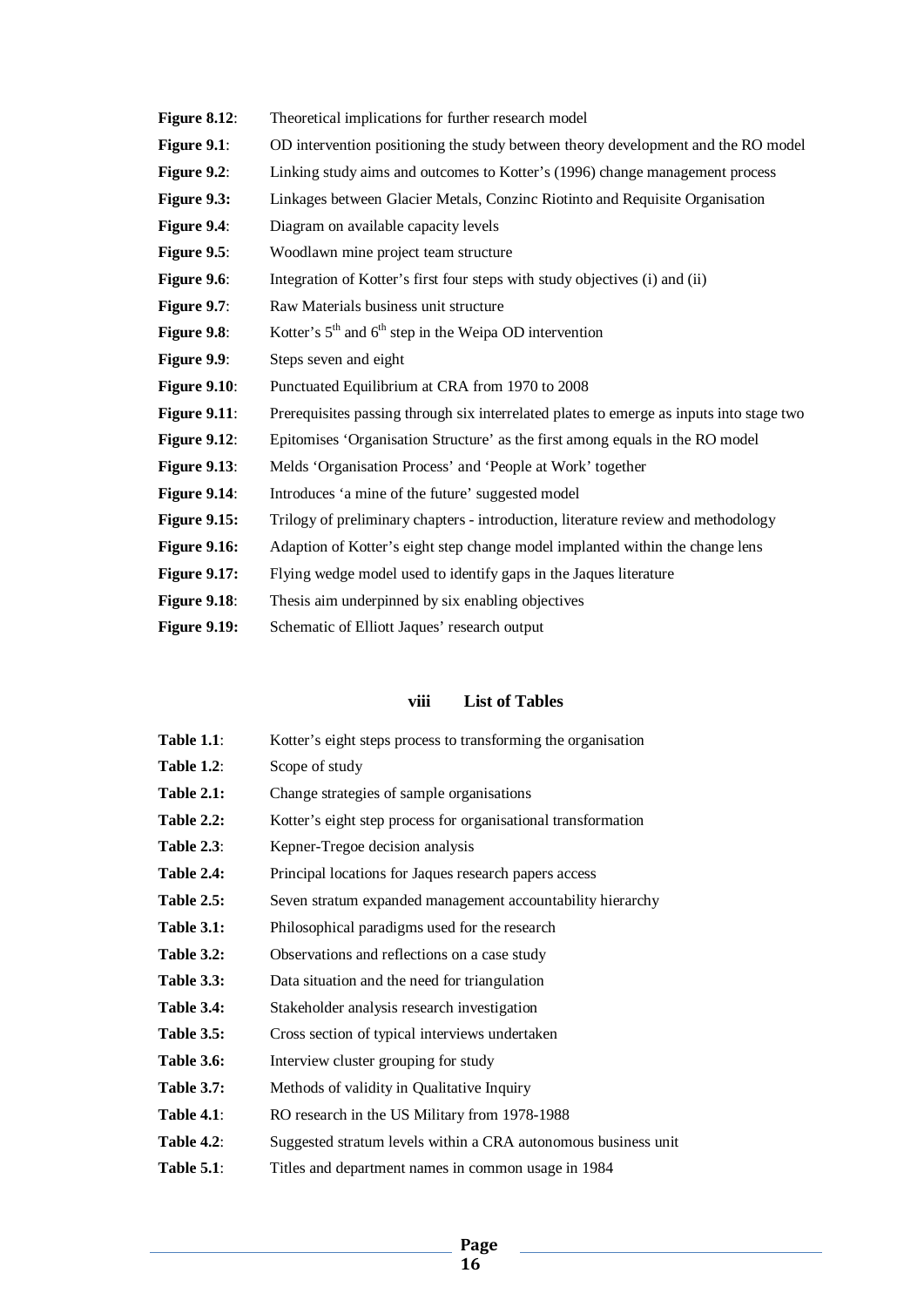| <b>Table 5.2:</b> | Permanent membership of the OD Raw Materials project team                 |
|-------------------|---------------------------------------------------------------------------|
| <b>Table 5.3:</b> | Five distinct cultural periods                                            |
| <b>Table 5.4:</b> | Weipa staff numbers by stratum                                            |
| <b>Table 5.5:</b> | Relationship between GM and Manager                                       |
| <b>Table 5.6:</b> | Accountability and authority levels for Superintendents and Supervisors   |
| <b>Table 6.1:</b> | Structure of a typical one week course                                    |
| <b>Table 6.2:</b> | Dissection of a typical working together course                           |
| <b>Table 6.3:</b> | Expanded seven stratum managerial hierarchy definitions                   |
| Table 6.4:        | Stages of career development                                              |
| <b>Table 7.1:</b> | Multi-faceted communication channels in Weipa                             |
| <b>Table 7.2:</b> | Nature, size and breadth of downsizing between 1990 and 1995              |
| <b>Table 7.3:</b> | Jobs lost due to downsizing in Australian companies between 1990 and 1995 |
| <b>Table 7.4:</b> | Percentage of employees in closed shop arrangements                       |
| <b>Table 7.5:</b> | Non-trade grading structure level one to five inclusive                   |
| <b>Table 7.6:</b> | Workforce distribution by union affiliation at Weipa 1991                 |
| <b>Table 8.1:</b> | Accommodation styles in the Weipa township 1993                           |
| <b>Table 8.2:</b> | Twelve level award classification structure                               |
| <b>Table 8.3:</b> | Employment profile of power and electrical services department, June 1993 |
| <b>Table 8.4:</b> | Table of contents: Transition to the Salaried Staff Employment System     |
| <b>Table 8.5:</b> | Outline of the personal effectiveness review process workshop             |
| <b>Table 8.6:</b> | Profile of power and electrical services department early 1994            |
| <b>Table 9.1:</b> | Kotter's eight steps to transforming the organisation                     |
| <b>Table 9.2:</b> | Recommended stratum levels within a CRA autonomous business unit          |
| <b>Table 9.3:</b> | Breakdown of a typical working together course                            |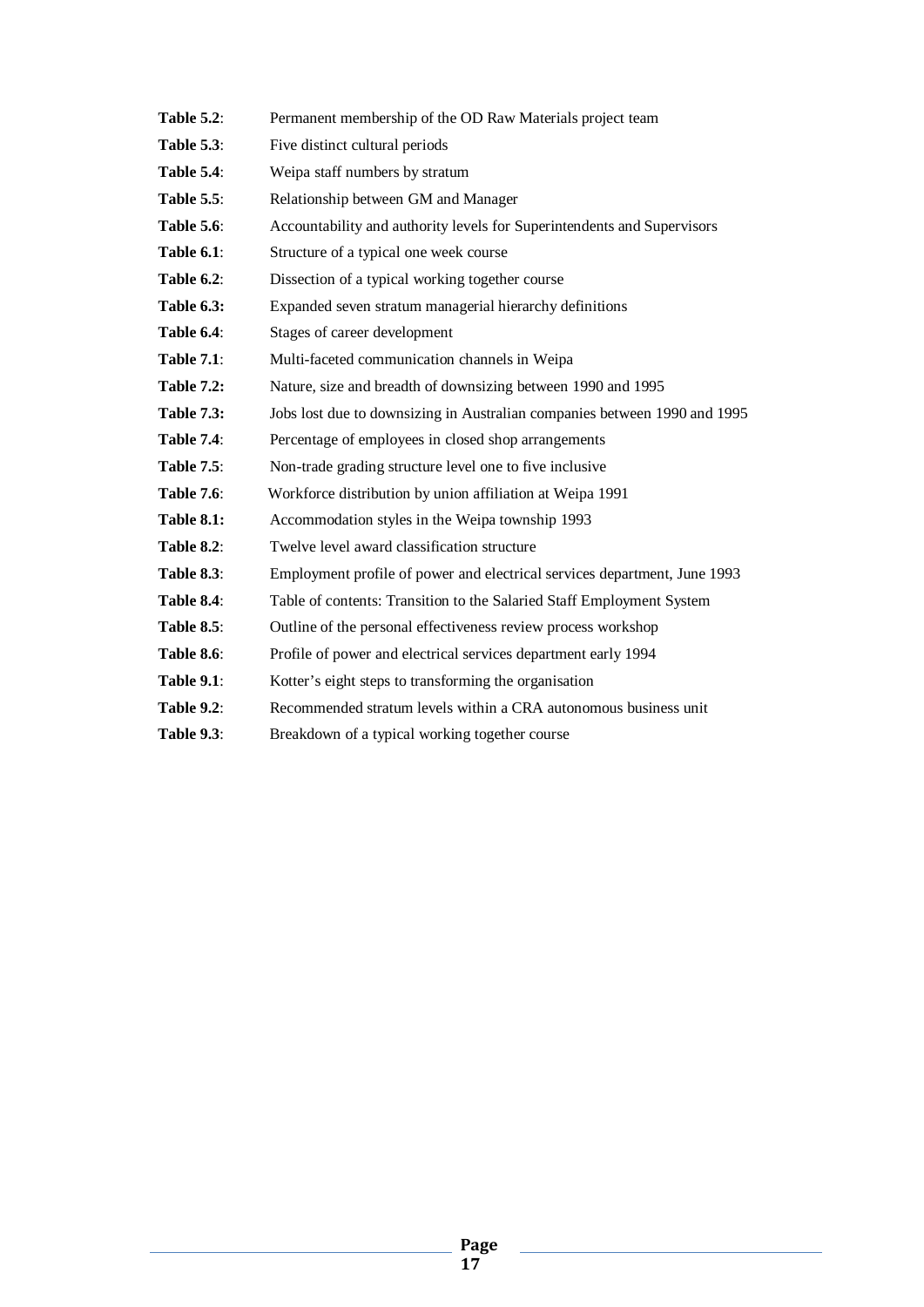## **ix Signed Statement of Sources**

I declare that this thesis is my own work and has not been submitted in any form for another Degree or Diploma at any University or other institution of Tertiary Education.

Information derived from the published or unpublished work of others has been acknowledged in the text and a list of references provided

………………………………… …………………….

**Signature** Date

Ronald Paul Lynch